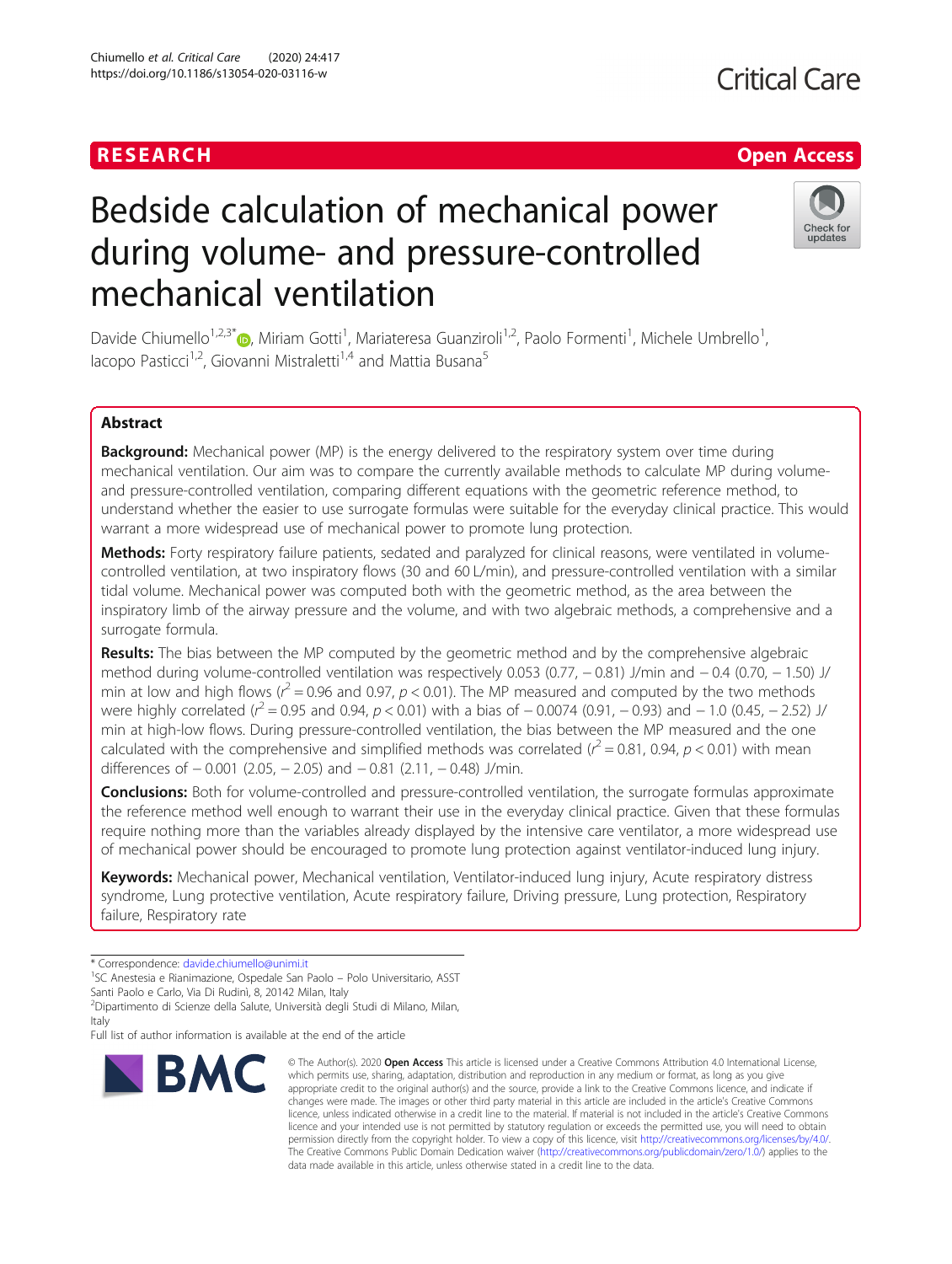# Introduction

According to a recent international observational study, acute respiratory distress syndrome (ARDS) is reported in up to 10% of total intensive care admissions and 20% of all patients who require mechanical ventilation [\[1](#page-6-0)]. Mechanical ventilation remains a cornerstone of ARDS management [\[2](#page-6-0), [3\]](#page-6-0) as it improves the severe hypoxemia and reduces the work of breathing. However, the mechanical forces (pressure, volume, and flow) generated by the interactions between the ventilator and the respiratory system can further damage the lung, a process known as ventilator-induced lung injury (VILI) [\[4](#page-6-0)]. To limit VILI, several recommendations based primarily on the tidal volume  $[5]$  $[5]$  $[5]$ , driving pressure  $[6]$  $[6]$ , and positive end-expiratory pressure (PEEP) have been put forward [[7\]](#page-6-0). More recently, the inspiratory flow [\[8](#page-6-0)] and respiratory rate [[9\]](#page-6-0) have also been recognized as possible factors promoting VILI.

To combine all these elements in a single physical variable, Gattinoni et al. proposed the concept of mechanical power (MP) to estimate the contribution of the various ventilator-related causes of lung injury [\[10\]](#page-6-0). MP is the energy delivered to the respiratory system over time, which is the product of the absolute proximal airway pressure and related changes in volume and respiratory rate [\[10](#page-6-0)]. Animal data showed that increasing MP was associated with an increase in lung edema and lung damage  $[11-13]$  $[11-13]$  $[11-13]$ . Furthermore, two studies in patients with and without ARDS found that MP computed during the first days of mechanical ventilation was independently associated with mortality, which rose significantly above a certain level of MP [[14,](#page-6-0) [15\]](#page-6-0). Nevertheless, although MP can be used at the bedside, it is rather cumbersome to be calculated, a factor that heavily hinders its use in clinical practice [[8,](#page-6-0) [16,](#page-6-0) [17\]](#page-6-0).

Two methods can be employed to calculate MP, a direct measurement, as the dynamic inspiratory area of the airway pressure and volume curve during the respiratory cycle (i.e., the geometric method), or using equations. One of the first equations proposed to compute the MP requires the knowledge of several elements such as the tidal volume, respiratory rate, elastance, resistance, and inspiratory time  $[10]$ , variables for which an inspiratory hold is necessary in order to adequately distinguish between the resistive and the elastic components of airway pressure. In order to facilitate the calculation of MP, the original equation was proposed in a simplified form requiring only the measurement of airway plateau pressure, PEEP, and tidal volume. With the same aim, Giosa et al. [\[18](#page-6-0)] described an even simpler equation which did not require an inspiratory hold, trading a small degree of accuracy to allow the continuous display by the ventilator with no action from the clinician. However, both these equations can be used only during volumecontrolled ventilation with constant inspiratory flow in sedated patients with no spontaneous respiratory drive. During pressure-controlled ventilation, in which the airway pressure is held constant, and the flow is decelerated during the mechanical breath, two alternative equations have been suggested [\[19](#page-6-0), [20](#page-6-0)].

The aim of this study was to compare the geometric method to measure MP, considered the reference standard, with the algebraic formulas, both for volume and pressure-controlled ventilation in a group of sedated and paralyzed patients, to understand whether the easier to use surrogate formulas were suitable for the everyday clinical practice. This would warrant a more widespread use of mechanical power to promote lung protection.

# Materials and methods

#### Study population

Patients admitted to the intensive care unit from January to June 2018 after elective surgery (excluding thoracic and cranial surgery) or with medical disease were considered eligible. The study was approved by the institutional review board of our hospital (Comitato Etico Interaziendale Milano Area A 1, n. 628), and informed consent was obtained according to Italian regulations. Exclusion criteria were hemodynamic instability (systolic arterial pressure < 100 mmHg) and COPD (Gold stages 3 and 4).

#### Study design

Critically ill patients with acute respiratory failure, kept in supine position and sedated and paralyzed for clinical reasons, were ventilated in volume-controlled mode with a tidal volume of 6–8 mL/kg of predicted body weight with two inspiratory flows (high, 60 L/min, and low, 30 L/min), with a square waveform. Subsequently, pressurecontrolled ventilation was applied to reach the same tidal volume as volume-controlled ventilation. PEEP and respiratory rates were not changed throughout the study.

#### **Measurements**

The inspiratory flow rate was measured with a heated pneumotachograph (Fleisch no. 2, Fleisch, Lausanne, Switzerland). Airway pressure was measured proximally to the endotracheal tube with a dedicated pressure transducer (MPX 2010 DP, Motorola, Solna, Sweden). Flow and airway pressure were collected at a sampling rate of 100 Hz and stored for analysis (Colligo, Elekton, Milan, Italy).

The following variables were measured in each condition: tidal volume, inspiratory time, peak airway pressure, plateau airway pressure, and PEEP during an endinspiratory and expiratory pause. Means were computed over five consecutive breaths.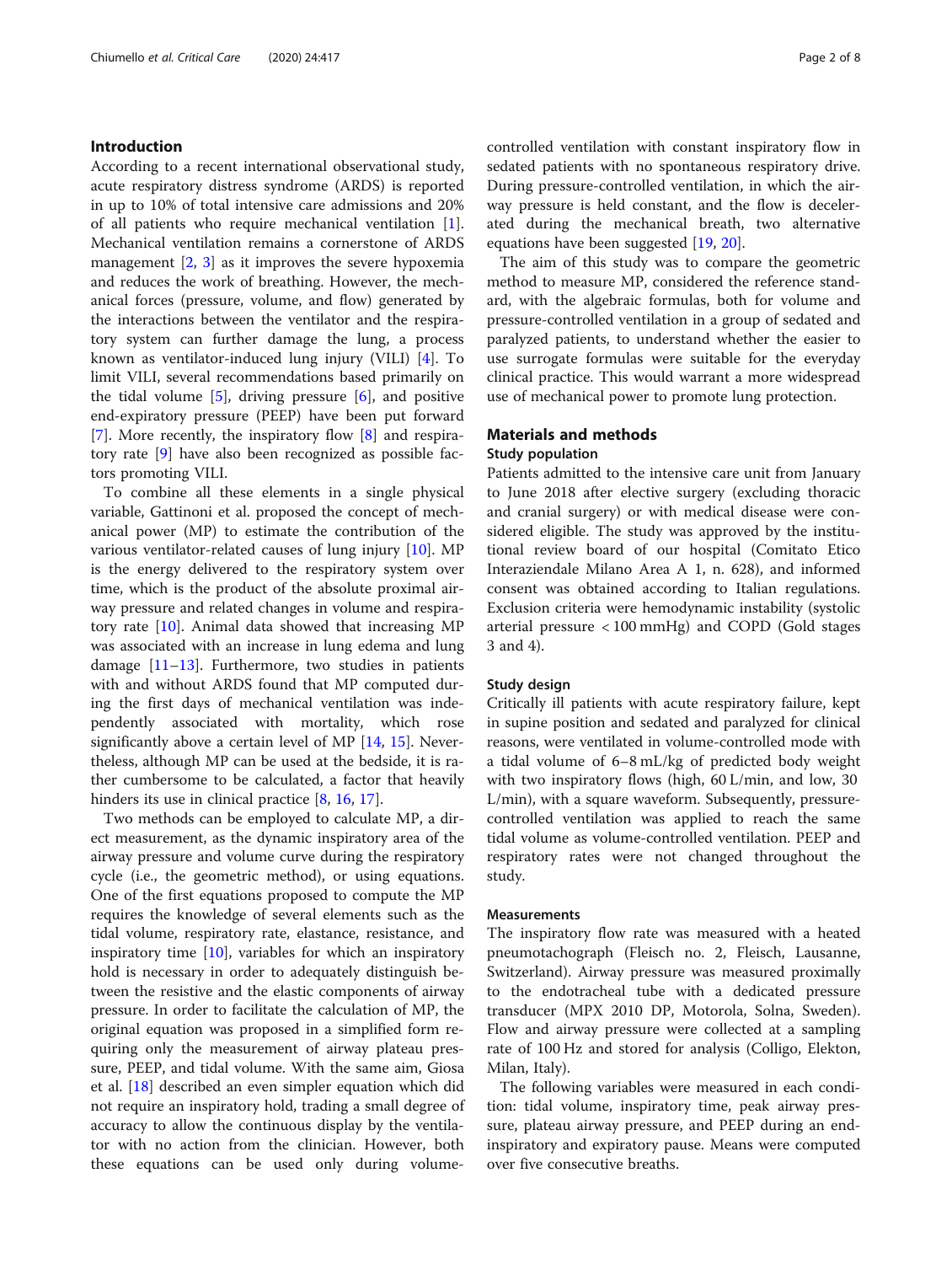# Computation of mechanical power Geometric method

During volume- and pressure-controlled ventilation, the MP was *measured* as the energy per breath (the area between the inspiratory limb of the airway pressure curve and the volume ( $y$ -axis) (Figure [S1](#page-6-0)), expressed in Joules and multiplied by the respiratory rate  $(J/min)$  [\[10](#page-6-0), [21](#page-6-0)].

#### Calculation of MP during volume-controlled ventilation

MP can be calculated with two algebraic formulas: a comprehensive and a surrogate. Overall, the equations described below have the aim to approximate the geometric area of the dynamic pressure-volume curve starting from the variables usually measured at the bedside. One general assumption that needs to be considered is that, in all these equations, the respiratory system is considered as one single compartment (i.e., with only one time constant, the product of resistances and compliance). In most of the cases, this seems a reasonable approximation of the reality.

# Comprehensive formula

By "comprehensive," we mean an equation that takes into account both the resistive and elastic components of the mechanical breath, giving a more accurate measurement of MP. It requires an inspiratory hold. This equation derives from a mathematical simplification of the original mechanical power formula  $[10]$  $[10]$ , with the advantage that the calculation starts from the measured peak, plateau, and end-expiratory pressure, allowing a much faster bedside computation.

$$
MP = 0.098 \cdot RR \cdot V_t \cdot \left[ \text{Peak inspiratory pressure} - \frac{1}{2} (\text{Plateau pressure} - \text{PEEP}) \right]
$$

where 0.098 is a conversion factor from cmH2O  $\rm l$  min $^{-1}$ in J/min, RR is the respiratory rate, and  $V_t$  is the tidal volume in liters. The term (Plateau pressure − PEEP) is the driving pressure. As stated in the original paper describing the formula [[10](#page-6-0)], being mathematically identical to the original equation, it suffers from the same limitations: the compliance of the respiratory system is considered linear over the range of pressure and volumes considered.

### Surrogate formula

We use the term "surrogate" to mean an equation that is easier to calculate than the comprehensive one, as no inspiratory hold is required. The rationale behind this simplified equation is to trade a certain degree of accuracy for ease of calculation at the bedside. The equation, recently proposed by Giosa et al. [\[18](#page-6-0)], aims to simplify the calculations offering an easy to remember equation mainly dealing with the problem of the airway resistances. In the original paper, a value of 10 cmH<sub>2</sub>O s  $l^{-1}$ 

has been considered sufficiently accurate to represent a general population of intubated and mechanically ventilated patients. Expressing that value in cmH<sub>2</sub>O min  $l^{-1}$ allows to lump together the term resistances (cmH<sub>2</sub>O min  $l^{-1}$ ) × inspiratory flow (l/min).

$$
MP = \frac{VE \cdot \left( Peak \text{ pressure} + PEEP + \frac{Inspiratory flow}{6} \right)}{20}
$$

where VE is the minute ventilation expressed in l/min. Peak pressure and PEEP are expressed in  $cmH<sub>2</sub>O$ . Inspiratory flow/6 turns out to be also a pressure term, following the explanation above. Clearly, the more the true airway resistances of the patient are far from the hypothetical value of 10 cmH<sub>2</sub>O s  $l^{-1}$ , the greater the error made. Nevertheless, in the original paper, even for values greater than 15 cmH<sub>2</sub>O s  $l^{-1}$ , the bias remained reasonably low.

#### Calculation of MP during pressure-controlled ventilation

The MP was calculated with a comprehensive and a surrogate formula.

### Comprehensive formula

$$
MP = 0.098 \cdot RR \cdot V_t \cdot \left[ P E E P + \Delta P_{insp} \cdot \left( 1 - e^{-\frac{T_{insp}}{RC}} \right) \right]
$$

where  $\Delta P_{\text{insp}}$  is the pressure (cmH<sub>2</sub>O) above PEEP during pressure-controlled ventilation,  $T_{insp}$  is the inspiratory time (s), and  $C$  and  $R$  are the respiratory system compliance (ml/cmH<sub>2</sub>O) and resistances (cmH<sub>2</sub>O s<sup>1-1</sup>), respectively. Compliance and respiratory system resistance (airways and tissue resistances) were calculated during end-expiratory and end-inspiratory pauses from the data when the patient was ventilated in volumecontrolled mode with an inspiratory flow of 30 L/min. The main assumption in this equation is that airway resistances are considered constant throughout the breath, which is not necessarily true, as resistances are also a function of flow, which varies during pressure-controlled ventilation.

#### Surrogate formula

$$
MP = 0.098 \cdot RR \cdot V_t \cdot [PEEP + \Delta P_{insp}]
$$

where 0.098 is a conversion factor from cmH<sub>2</sub>O l min<sup>-1</sup> in J/min, RR is the respiratory rate, and  $V_t$  is the tidal volume in liters. PEEP and  $\Delta P_{\text{insp}}$  is the pressure (cmH2O) above PEEP during pressure-controlled ventilation. This extremely simplified equation works under the assumption that the delivered pressure wave is perfectly squared. In the original paper, this assumption proved to hold reasonably well [[19\]](#page-6-0).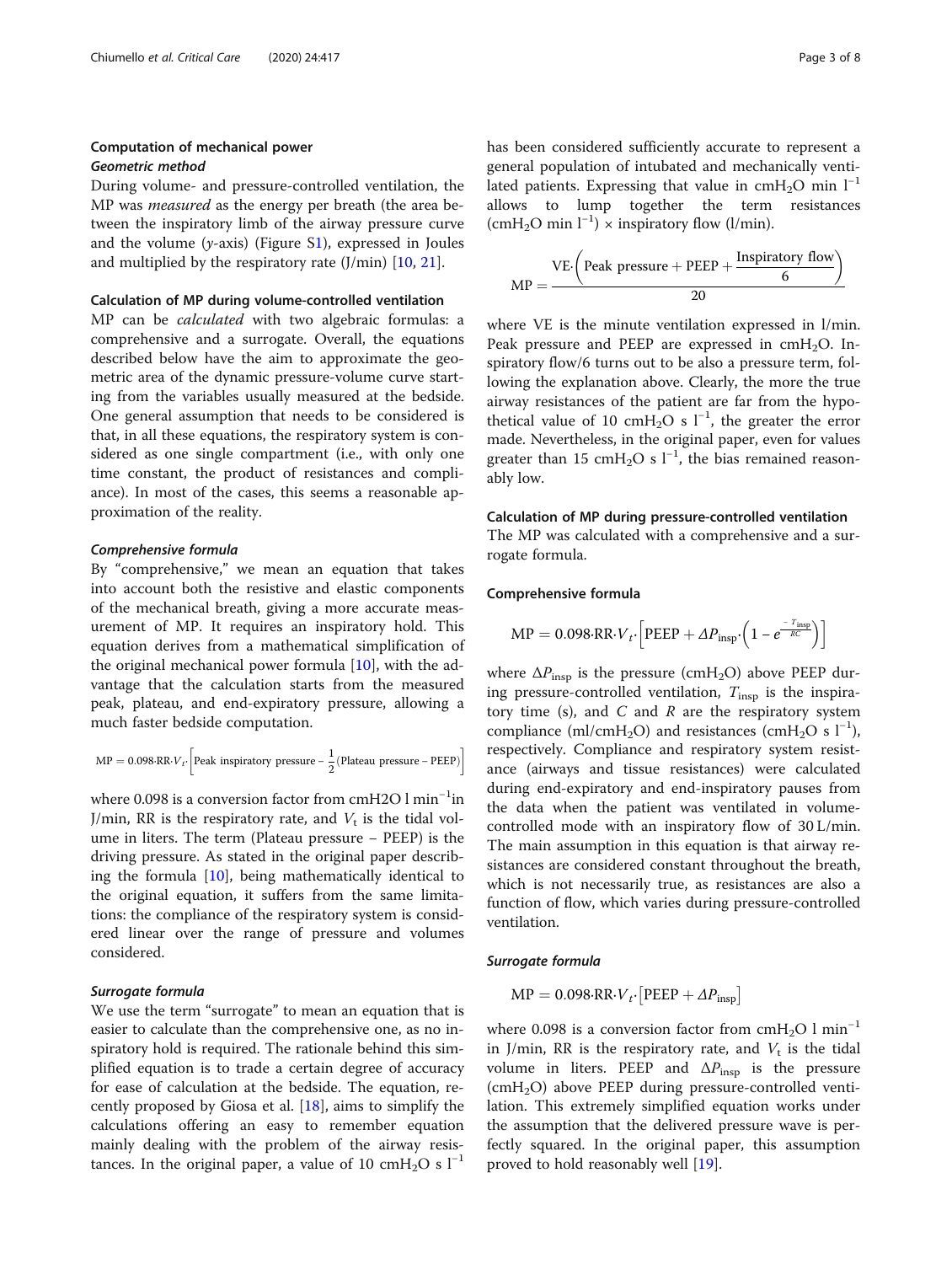# Statistical analysis

The MP measured by the geometric method and calculated with both the comprehensive and surrogate algebraic formulas were compared with the Bland-Altman technique and linear regression. The absolute error was calculated as (1.96\*SD)/mean of the reference. A repeated measures ANOVA was used to establish the difference between the MP delivered in the volume- and pressure-controlled ventilation modes.  $p$  values at the post hoc analysis were adjusted with the Bonferroni correction, and two-tailed  $p$  values < 0.005 were considered statistically significant. Statistical analysis was done with Jupyter (Python 3.7) and the Pandas, Numpy, Statsmodels, and Pingouin packages.

## Results

Forty patients were enrolled. Table 1 reports their main clinical characteristics. The mean applied tidal volumes during volume-controlled ventilation at 30 and 60 L/min flow and pressure-controlled ventilation were  $419 \pm 68$ mL (flow  $30 \text{ L/min}$ ),  $398 \pm 73 \text{ mL}$  (flow  $60 \text{ L/min}$ ), and  $422 \pm 66$  mL. Minute ventilation was  $6.0 \pm 1.3$  L/min (flow 30 L/min),  $5.7 \pm 1.3$  L/min (flow 60 L/min), and  $6.0 \pm 1.4$  L/min. The differences in these measurements were not significant ( $p = 0.12$  for tidal volume and 0.28 for minute ventilation). As expected, during volumecontrolled ventilation, the calculated airway and tissue resistances were higher at  $60 \text{ L/min}$  ( $p < 0.001$ ) as shown in Figure [S2](#page-6-0).

# Volume-controlled mechanical ventilation

The regressions between the MP assessed by the geometric method and the comprehensive algebraic formula for 30 and 60 L/min of inspiratory flow are shown in

**Table 1** Clinical characteristics of the study population

| Variables                                            | Population ( $n = 40$ ) |
|------------------------------------------------------|-------------------------|
| Age (year)                                           | $71 \pm 12$             |
| Height (cm)                                          | $167 + 7$               |
| BMI ( $kg/m2$ )                                      | $25 \pm 4.3$            |
| Intensive care unit stay (days)                      | $3.8 \pm 5.9$           |
| Medical/elective surgery (n)                         | $11 - 29$               |
| PaO <sub>2</sub> /FiO <sub>2</sub> (mmHg)            | $244 \pm 135$           |
| $PaCO2$ (mmHg)                                       | $42.5 \pm 4.8$          |
| Respiratory rate (bpm)                               | $14.3 \pm 1.8$          |
| Tidal volume (mL)                                    | $413 \pm 70$            |
| Tidal volume/kg PBW (mL/kg)                          | $7.6 \pm 2.3$           |
| Minute ventilation (L/min)                           | $5.9 \pm 1.3$           |
| Clinical PEEP (cmH <sub>2</sub> O)                   | $5.2 \pm 0.9$           |
| Driving pressure (cmH <sub>2</sub> O)                | $7.1 \pm 1.6$           |
| Respiratory system elastance (cmH <sub>2</sub> O/mL) | $17.7 \pm 4.3$          |

Figure S[3](#page-6-0). The two methods were closely correlated  $(r^2 = 0.96, p < 0.001,$  and  $r^2 = 0.97, p < 0.001$ ). The Bland-Altman analyses are reported in Fig. [1.](#page-4-0) For an inspiratory flow of 30 L/min, the mean difference was − 0.053 J/ min with upper and lower limits of agreement  $(\pm 1.96$ SD) of 0.77 and − 0.81 J/min; for an inspiratory flow of 60 L/min, the mean difference was − 0.4 J/min with upper and lower limits of agreement of 0.7 and  $-1.5$  J/ min. The MP calculated with the surrogate equation was also closely correlated ( $r^2$  = 0.95 and 0.94) with bias of – 0.0074 (0.91, − 0.93) and − 1.0 (0.45, − 2.52) J/min at low and high inspiratory flows (Fig. [2](#page-4-0) and [S4\)](#page-6-0).

#### Pressure-controlled mechanical ventilation

The regression between the MP computed by the geometric method and comprehensive algebraic formula is shown in Figure S[5,](#page-6-0) left panel. The two methods were closely correlated  $(r^2 = 0.81, p < 0.001)$ . The Bland-Altman analyses are reported in Fig. [3](#page-5-0)a. The mean difference was − 0.001 J/min, with upper and lower limits of agreement 2.05 and − 2.05 J/min.

The MP with the surrogate equation were closely correlated ( $r^2$  = 0.94,  $p$  < 0.001) with a bias of − 0.81 J/min (2.11, − 0.48 upper and lower limits of agreement) (Fig. [3](#page-5-0)b and S5, Panel B).

The mean values in each experimental set-up are summarized in Table [S1](#page-6-0).

# Discussion

The MP can be computed, as a gold standard, by analysis of the dynamic inspiratory airway pressure-volume curve, which measures the physical phenomenon (i.e., the geometric method). Alternatively, equations can be applied which assume that the respiratory system elastance and resistance are constant during inspiration [\[10](#page-6-0)]. Unfortunately, although the intensive care ventilator could in fact easily compute or measure the MP directly, this measurement is not automatically available, obliging physicians to calculate it manually. Normally, in the course of ARDS, mechanical ventilation is applied either in volume-controlled or in pressure-controlled mode [[22\]](#page-6-0). The different characteristics of the flow curve in the two modes imply that it is not possible to apply the same equations for these two ventilatory setups.

# Volume-controlled ventilation

For volume-controlled ventilation, Gattinoni et al. originally proposed an equation that was complicated to compute at the bedside because it included all the respiratory physiological variables [[10\]](#page-6-0). The same authors proposed also a simpler equation that, starting from the measured values of peak, plateau and end-expiratory pressure was mathematically identical to the original one, allowing to calculate MP with the data displayed by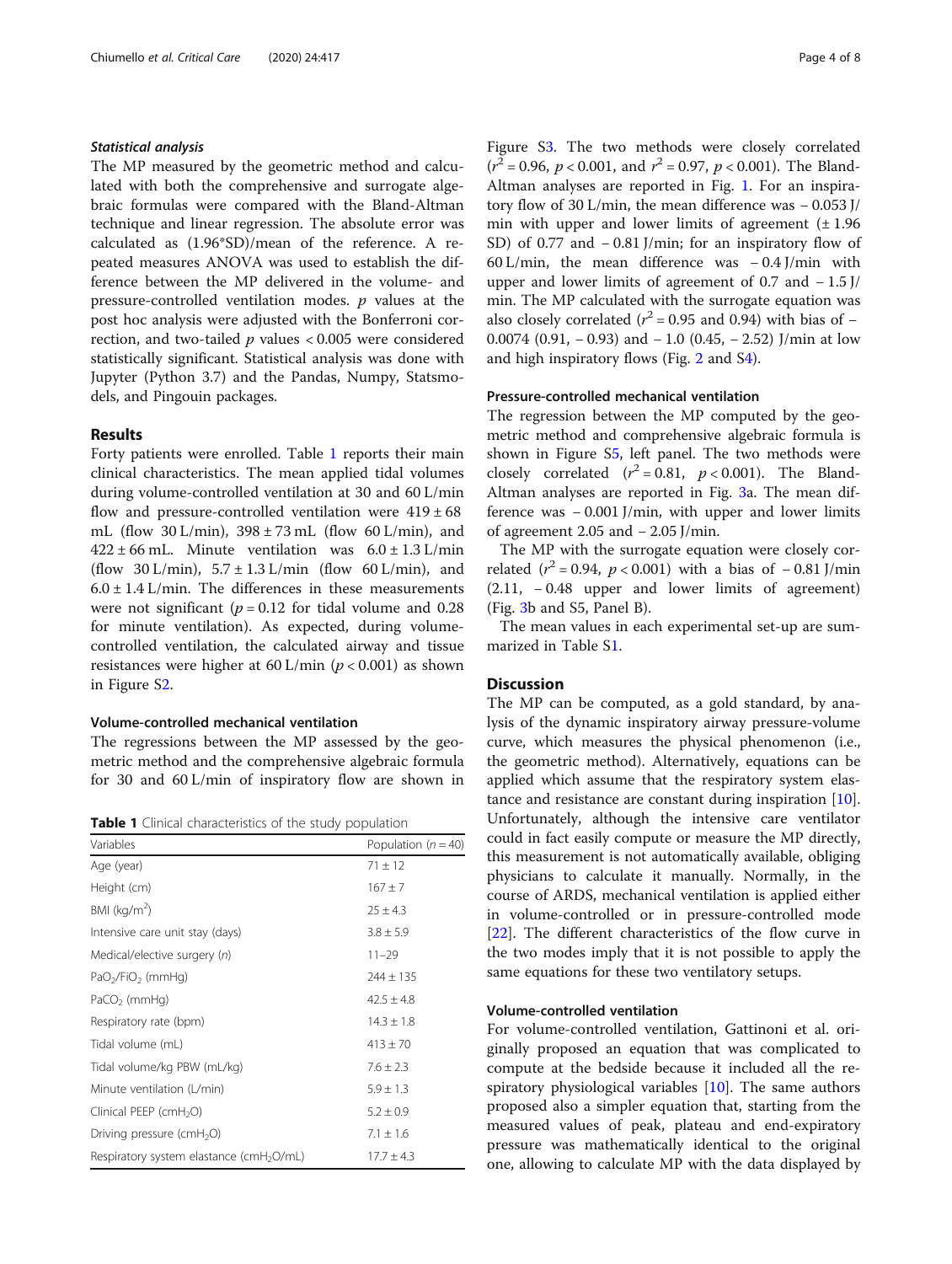<span id="page-4-0"></span>

the ventilator, provided that an end-inspiratory hold was performed. We called this "comprehensive formula." Recently, Giosa and colleagues [[18\]](#page-6-0) proposed a surrogate formula that allowed to calculate MP without the inspiratory hold. In their original paper, however, the equation was not tested against the reference geometrical method. The present study indicates that for volume-controlled ventilation, the MP measured by the comprehensive and the surrogate equations were highly correlated with the reference-standard geometric method, with limits of agreement mostly within 2 J/min. This advocates that the simpler surrogate formula is of high clinical utility, allowing to quickly calculate MP even in settings where performing an inspiratory hold is either not possible (operating theater, patient transport) or not feasible (elevated number of patients and/or staff shortage). Of note, the fixed value for resistances assumed by the surrogate equation quite likely underestimates the "real" MP at high inspiratory flow rates, as the calculated resistances tend to increase because of the

turbulent motion component. However, Giosa et al. found that even doubling the resistance up to 20 cm $H_2O$  s/L, the underestimation bias remained quite low—in the order of 1.3 J/min. In the current study, to assess this surrogate method at two different resistances (high and low) directly against the geometric method, we applied high and low inspiratory flows (30 and 60 L/ min). At both levels, the error between the geometric and the surrogate methods remained clinically negligible.

#### Mechanical power at two levels of inspiratory flow

As shown in Table S[1,](#page-6-0) both the measured (geometrical method) and the calculated (comprehensive and surrogate formulas) MP at 60 L/min was higher than at 30 L/ min. This is not unexpected: as already stated by Gattinoni et al. in the original paper  $[10]$  $[10]$ , MP increases with increasing airway resistances and flow. Indeed, at higher flows, not only the airway resistances, but also the tissue resistances increase, as the higher rate of tidal strain

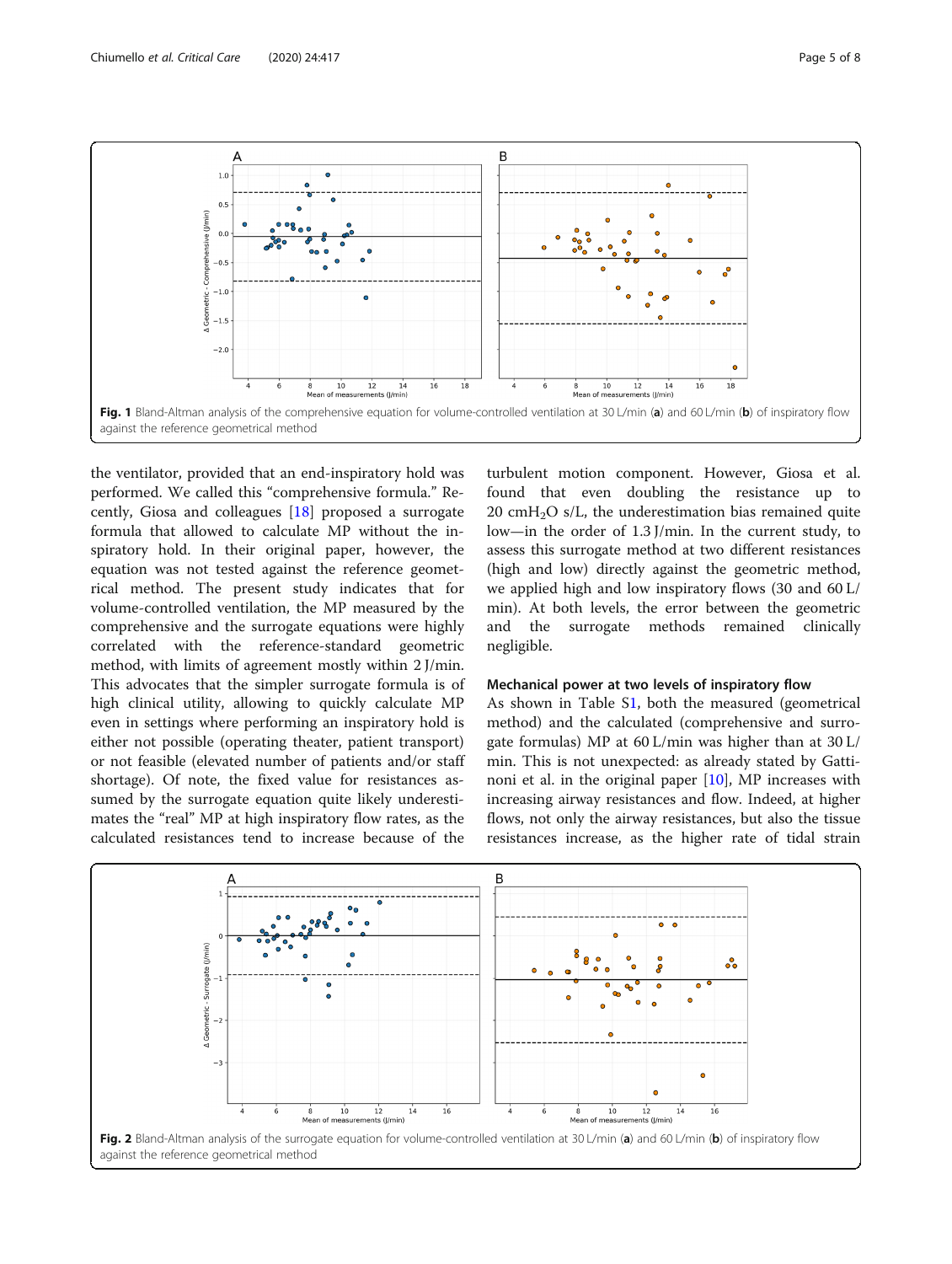<span id="page-5-0"></span>

requires more energy. While it can be reasonably assumed that the energy dissipated in the airways and the endotracheal tube does not cause VILI, the one dissipated to perform the tissue strain has been already shown to cause damage and should not be ignored [\[23](#page-6-0)].

#### Pressure-controlled ventilation

Until Becher et al. [\[19](#page-6-0)] and Van der Meijden et al. [[20](#page-6-0)] reported two equations to measure the MP in pressurecontrolled ventilation, it had been erroneously assessed with equations developed and validated only for volumecontrolled ventilation. For example, Serpa Neto et al.  $[15]$  $[15]$  computed the MP in a big population of mechanically ventilated patients using a single formula independently of the actual type of ventilation. Van der Meijden et al. finally suggested a comprehensive formula that considers all the variables. The main drawback of this approach is the flow-dependency of the resistances: as flow is not constant in pressure-controlled ventilation, whatever value used is intrinsically approximated. Nevertheless, the need of an inspiratory hold, calculation of the resistances, and the presence of an exponential make this equation usable only if directly implemented in the ventilator. Becher et al. besides their original equation proposed an extremely easy to use surrogate formula for the same purpose. Interestingly, in our population, the surrogate performed equally if not better than the comprehensive formula from Van der Meijden, having a higher  $R^2$  and, despite a trivially larger bias, a smaller confidence interval. This discrepancy between the comprehensive and the surrogate formulas is probably due to the assumptions that need to be made to calculate the resistances during an inflation with decreasing flow. The clinical consequence is that the surrogate formula, despite its simplicity, has a high degree of accuracy and can be safely used at the bedside without the need of complex calculations.

# Clinical implications

Nowadays, plateau pressure and driving pressure are the de facto clinically used variables to monitor whether a certain mechanical ventilation setup is protective or not [[6\]](#page-6-0). The main benefit of driving pressure is the extreme ease of the calculation that, together with its association with mortality, allowed a rapid adoption around the world. Nevertheless, we believe that mechanical power, also including the effects of respiratory rate, flow, and PEEP, gives a much more comprehensive view on the ventilator-related causes of VILI [[24\]](#page-6-0) but its widespread application has been hindered by the complexity of its calculation. We believe that our data do support the use of the surrogate formulas at the bedside to add a tile in the puzzle of lung protection. Clinicians are used to use low tidal volumes (6 mL/kg, driving pressure < 14 cmH<sub>2</sub>O), and to maintain a viable  $CO<sub>2</sub>$  clearance, they ramp up the respiratory frequency. It is therefore of paramount importance to sensitize the intensivists to consider that high respiratory rate does injure the lung as it is part of the whole energy package delivered by the ventilator [[11,](#page-6-0) [25\]](#page-7-0).

# Limitations

This study has several limitations. First, the comprehensive and surrogate equations can be currently applied only in sedated and paralyzed patients with no active breathing. Second, it is reasonable to think that the biological effects of MP will be clearer once: (1) MP is partitioned to the lung only by using the transpulmonary pressure  $[26]$  $[26]$  instead of the total airway pressure and (2) it is normalized to the lung volume or to the amount of well-aerated lung tissue, as MP is an extensive property and might have different effects depending on the amount of lung mass bearing a given energy load [\[14](#page-6-0)].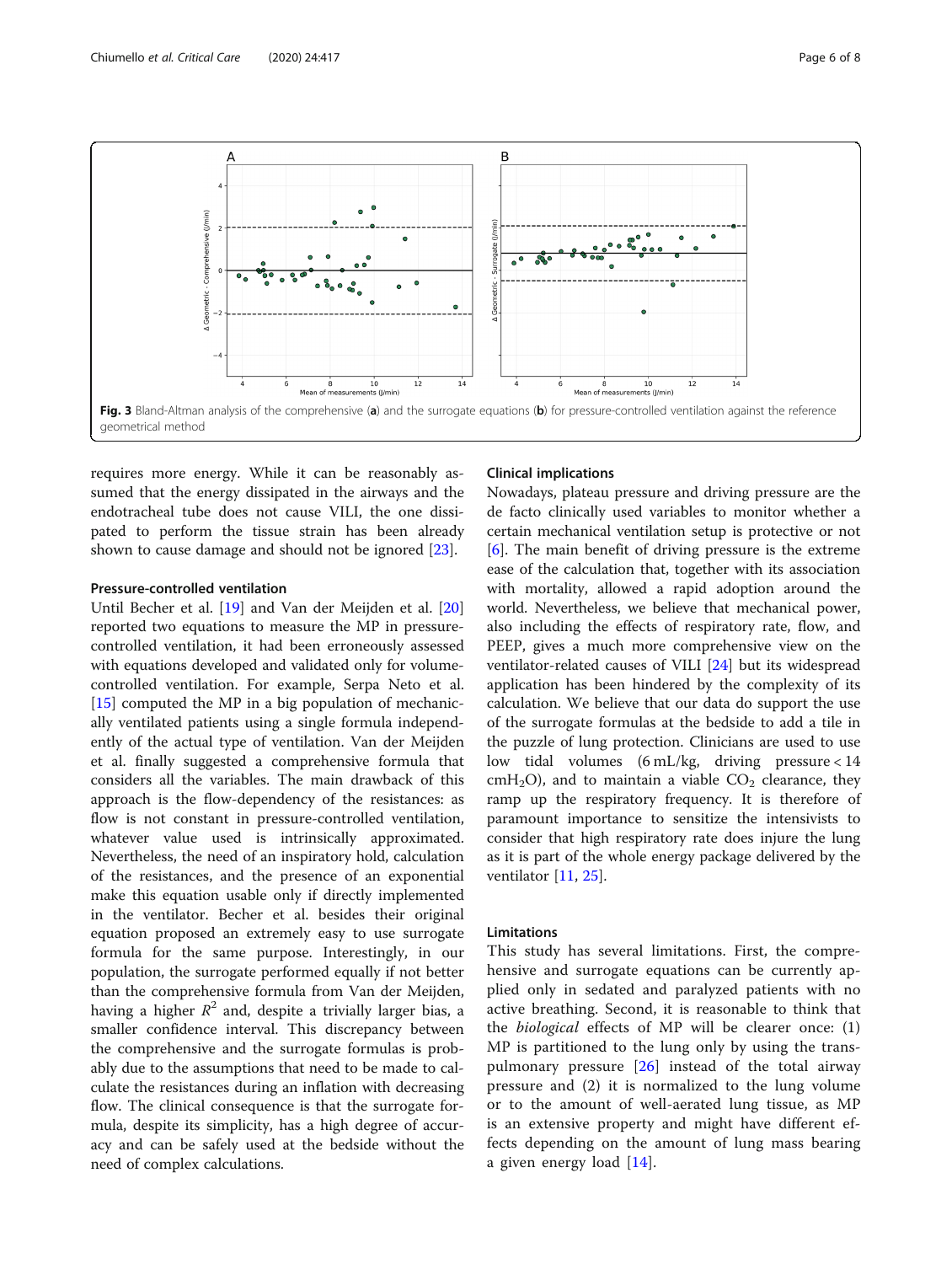# <span id="page-6-0"></span>Conclusion

Both for volume-controlled and pressure-controlled ventilation, the surrogate formulas show enough accuracy to warrant their use in clinical practice. The use of the comprehensive formulas is encouraged, especially when time and staff availability allow to allocate more time to the management of patients. The geometrical method, considered the gold standard, should be reserved to a research and academic environment, unless directly integrated in the next-generation ventilator software.

#### Supplementary information

Supplementary information accompanies this paper at [https://doi.org/10.](https://doi.org/10.1186/s13054-020-03116-w) [1186/s13054-020-03116-w](https://doi.org/10.1186/s13054-020-03116-w).

Additional file 1.

### Acknowledgements

Not applicable.

#### Authors' contributions

DC planned the study. M. Gotti, M. Guanziroli, PF, MU, IP, and GM collected the data. MB performed the data analysis. DC and MB wrote the first draft of the manuscript that was subsequently critically edited by M. Gotti, M. Guanziroli, PF, MU IC, and GM. The authors read and approved the final manuscript.

#### Funding

2017 SIAARTI/MSD Italia s.r.l funding for the medical research.

#### Availability of data and materials

The dataset used is available upon a justified request.

#### Ethics approval and consent to participate

The ethical consent has been signed by each participant to the study.

#### Consent for publication

Not applicable.

#### Competing interests

None to disclose.

#### Author details

<sup>1</sup>SC Anestesia e Rianimazione, Ospedale San Paolo – Polo Universitario, ASST Santi Paolo e Carlo, Via Di Rudinì, 8, 20142 Milan, Italy. <sup>2</sup>Dipartimento di Scienze della Salute, Università degli Studi di Milano, Milan, Italy. <sup>3</sup>Centro Ricerca Coordinata di Insufficienza Respiratoria, Milan, Italy. <sup>4</sup>Dipartimento di Fisiopatologia Medica Chirurgica e dei Trapianti, Università degli Studi di Milano, Milan, Italy. <sup>5</sup>Department of Anesthesiology, Emergency and Intensive Care Medicine, University of Göttingen, Göttingen, Germany.

# Received: 1 May 2020 Accepted: 29 June 2020 Published online: 11 July 2020

#### References

- Bellani G, Laffey JG, Pham T, Fan E, Brochard L, Esteban A, Gattinoni L, van Haren F, Larsson A, McAuley DF, et al. Epidemiology, patterns of care, and mortality for patients with acute respiratory distress syndrome in intensive care units in 50 countries. JAMA. 2016;315(8):788–800.
- 2. Fan E, Del Sorbo L, Goligher EC, Hodgson CL, Munshi L, Walkey AJ, Adhikari NKJ, Amato MBP, Branson R, Brower RG, et al. An official American Thoracic Society/European Society of Intensive Care Medicine/Society of Critical Care Medicine clinical practice guideline: mechanical ventilation in adult patients with acute respiratory distress syndrome. Am J Respir Crit Care Med. 2017; 195(9):1253–63.
- 3. Chiumello D, Brochard L, Marini JJ, Slutsky AS, Mancebo J, Ranieri VM, Thompson BT, Papazian L, Schultz MJ, Amato M, et al. Respiratory support in patients with acute respiratory distress syndrome: an expert opinion. Crit Care. 2017;21(1):240.
- 4. Slutsky AS, Ranieri VM. Ventilator-induced lung injury. N Engl J Med. 2013; 369(22):2126–36.
- 5. Network TARDS. Ventilation with lower tidal volumes as compared with traditional tidal volumes for acute lung injury and the acute respiratory distress syndrome. N Engl J Med. 2000;342(18):1301–8.
- 6. Amato MB, Meade MO, Slutsky AS, Brochard L, Costa EL, Schoenfeld DA, Stewart TE, Briel M, Talmor D, Mercat A, et al. Driving pressure and survival in the acute respiratory distress syndrome. N Engl J Med. 2015;372(8):747–55.
- 7. Sahetya SK, Goligher EC, Brower RG. Fifty years of research in ARDS. Setting positive end-expiratory pressure in acute respiratory distress syndrome. Am J Respir Crit Care Med. 2017;195(11):1429–38.
- 8. Tonetti T, Vasques F, Rapetti F, Maiolo G, Collino F, Romitti F, Camporota L, Cressoni M, Cadringher P, Quintel M, et al. Driving pressure and mechanical power: new targets for VILI prevention. Ann Transl Med. 2017;5(14):286.
- 9. Hotchkiss JR Jr, Blanch L, Murias G, Adams AB, Olson DA, Wangensteen OD, Leo PH, Marini JJ. Effects of decreased respiratory frequency on ventilator-induced lung injury. Am J Respir Crit Care Med. 2000;161(2 Pt 1):463–8.
- 10. Gattinoni L, Tonetti T, Cressoni M, Cadringher P, Herrmann P, Moerer O, Protti A, Gotti M, Chiurazzi C, Carlesso E, et al. Ventilator-related causes of lung injury: the mechanical power. Intensive Care Med. 2016;42(10): 1567–75.
- 11. Cressoni M, Gotti M, Chiurazzi C, Massari D, Algieri I, Amini M, Cammaroto A, Brioni M, Montaruli C, Nikolla K, et al. Mechanical power and development of ventilator-induced lung injury. Anesthesiology. 2016;124(5): 1100–8.
- 12. Collino F, Rapetti F, Vasques F, Maiolo G, Tonetti T, Romitti F, Niewenhuys J, Behnemann T, Camporota L, Hahn G, et al. Positive end-expiratory pressure and mechanical power. Anesthesiology. 2019;130(1):119–30.
- 13. Santos RS, Maia LA, Oliveira MV, Santos CL, Moraes L, Pinto EF, Samary CDS, Machado JA, Carvalho AC, Fernandes MVS, et al. Biologic impact of mechanical power at high and low tidal volumes in experimental mild acute respiratory distress syndrome. Anesthesiology. 2018;128(6): 1193–206.
- 14. Zhang Z, Zheng B, Liu N, Ge H, Hong Y. Mechanical power normalized to predicted body weight as a predictor of mortality in patients with acute respiratory distress syndrome. Intensive Care Med. 2019;45(6):856–64.
- 15. Serpa Neto A, Deliberato RO, Johnson AEW, Bos LD, Amorim P, Pereira SM, Cazati DC, Cordioli RL, Correa TD, Pollard TJ, et al. Mechanical power of ventilation is associated with mortality in critically ill patients: an analysis of patients in two observational cohorts. Intensive Care Med. 2018;44(11): 1914–22.
- 16. Marini JJ. Evolving concepts for safer ventilation. Crit Care. 2019;23(Suppl 1):114.
- 17. Huhle R, Serpa Neto A, Schultz MJ, Gama de Abreu M. Is mechanical power the final word on ventilator-induced lung injury?-no. Ann Transl Med. 2018; 6(19):394.
- 18. Giosa L, Busana M, Pasticci I, Bonifazi M, Macri MM, Romitti F, Vassalli F, Chiumello D, Quintel M, Marini JJ, et al. Mechanical power at a glance: a simple surrogate for volume-controlled ventilation. Intensive Care Med Exp. 2019;7(1):61.
- 19. Becher T, van der Staay M, Schadler D, Frerichs I, Weiler N. Calculation of mechanical power for pressure-controlled ventilation. Intensive Care Med. 2019;45(9):1321–3.
- 20. van der Meijden S, Molenaar M, Somhorst P, Schoe A. Calculating mechanical power for pressure-controlled ventilation. Intensive Care Med. 2019;45(10):1495–7.
- 21. Marini JJ, Rodriguez RM, Lamb V. Bedside estimation of the inspiratory work of breathing during mechanical ventilation. Chest. 1986;89(1):56–63.
- 22. Lumb AB, Nunn JF. Nunn's applied respiratory physiology. 6th ed. Edinburgh: Elsevier Butterworth Heinemann; 2005.
- 23. Protti A, Maraffi T, Milesi M, Votta E, Santini A, Pugni P, Andreis DT, Nicosia F, Zannin E, Gatti S, et al. Role of strain rate in the pathogenesis of ventilatorinduced lung edema. Crit Care Med. 2016;44(9):e838–45.
- 24. Marini JJ, Rocco PRM, Gattinoni L. Static and dynamic contributors to VILI in clinical practice: pressure, energy, and power. Am J Respir Crit Care Med. 2019;201:767–74.